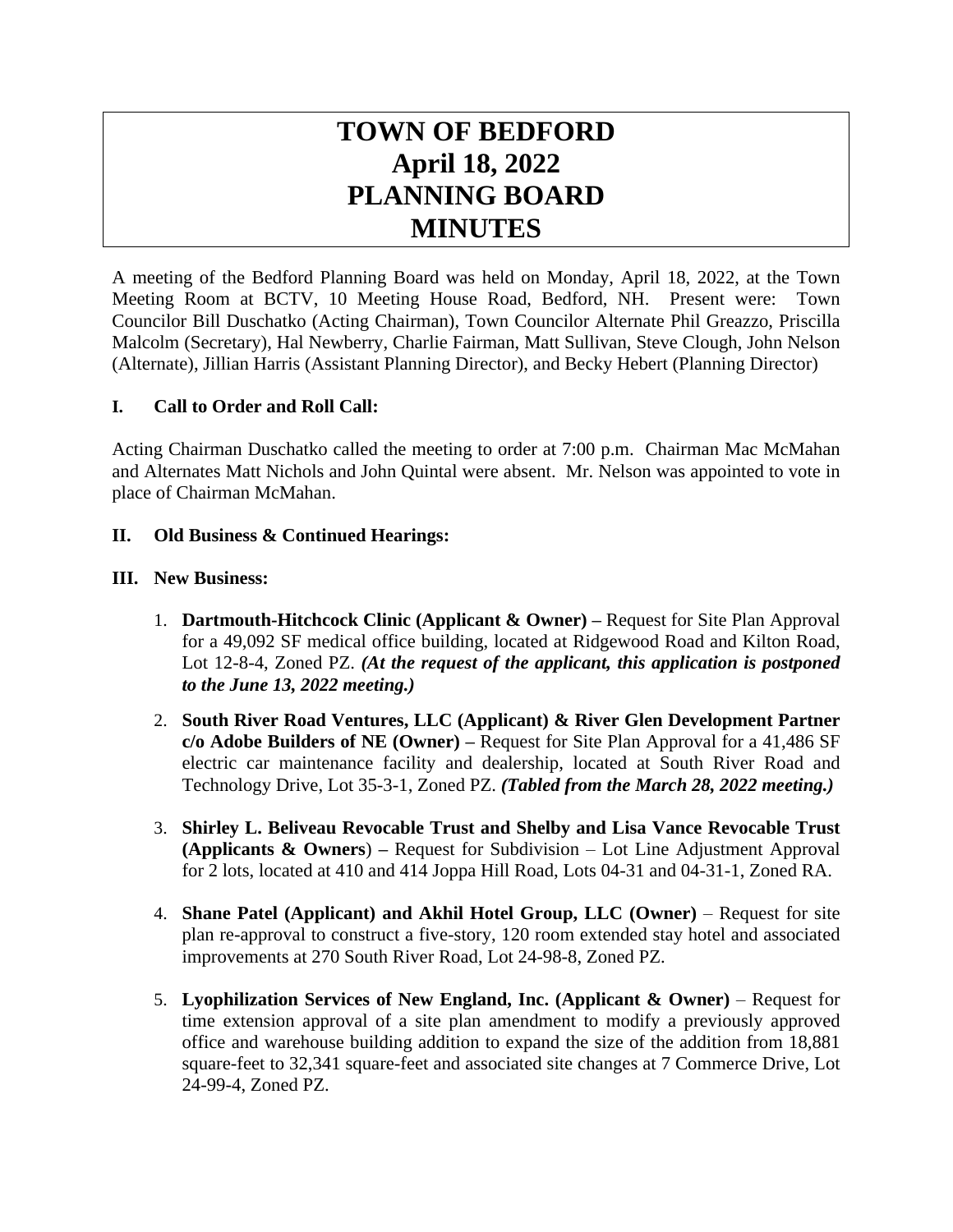#### IV. **Concept Proposals and Other Business:** None

Ms. Harris stated the new applications have been reviewed by staff. It is Staff's recommendation that the applications are complete, the abutters have been notified, and it is the opinion of Staff that none of the applications pose a regional impact. Staff would recommend that the Board accept the agenda and the applications as complete.

#### **MOTION by Ms. Malcolm to accept the agenda as read. Mr. Fairman duly seconded the motion. Vote taken – all in favor. Motion carried.**

# **1. Dartmouth-Hitchcock Clinic (Applicant & Owner) – Request for Site Plan Approval for a 49,092 SF medical office building, located at Ridgewood Road and Kilton Road, Lot 12-8-4, Zoned PZ.** *(At the request of the applicant, this application is postponed to the June 13, 2022 meeting.)*

Acting Chairman Duschatko stated at the request of the applicant, this application is postponed to the June 13, 2022 Planning Board meeting and this announcement shall serve as public notice.

# **2. South River Road Ventures, LLC (Applicant) & River Glen Development Partner c/o Adobe Builders of NE (Owner) – Request for Site Plan Approval for a 41,486 SF electric car maintenance facility and dealership, located at South River Road and Technology Drive, Lot 35-3-1, Zoned PZ.** *(Tabled from the March 28, 2022 meeting.)*

Acting Chairman Duschatko stated I would like to express my appreciation, and I think the Board's appreciate, for the consideration of having the electric charging stations open to the public, although it is going to be restricted to owners of those particular vehicles, and they will also put them on their network. I know we spoke about that at the last meeting and I am glad everybody responded favorably. I think it makes life easier for all of us and certainly for the public, which is the important part.

Jeff Kevan of TF Moran was present to address this tabled application for site plan approval. We did the survey civil engineering on the project. Elias Patoucheas of South River Road Ventures, project developer, was also present.

Mr. Kevan stated I don't know if you feel we need to recap anything from before. Again, what is being proposed is an electric car dealership at the corner of South River Road and Technology Drive south. We had gone through architectural and the waivers that were requested. A couple of items that had been discussed were for us to add some additional evergreen plantings down the side, especially in these gaps between the carports, which we have done and provided a landscaping plan. In addition, we have identified some other existing trees out in some of these areas that we are not disturbing that would be preserved. With regard to the lighting, we went back, and if you recall, we had some very high lighting levels directly under the poles, we selected a new fixture, which dropped those down significantly and got them down to where it is roughly five or six foot candles under the poles and two or three in between the poles. The last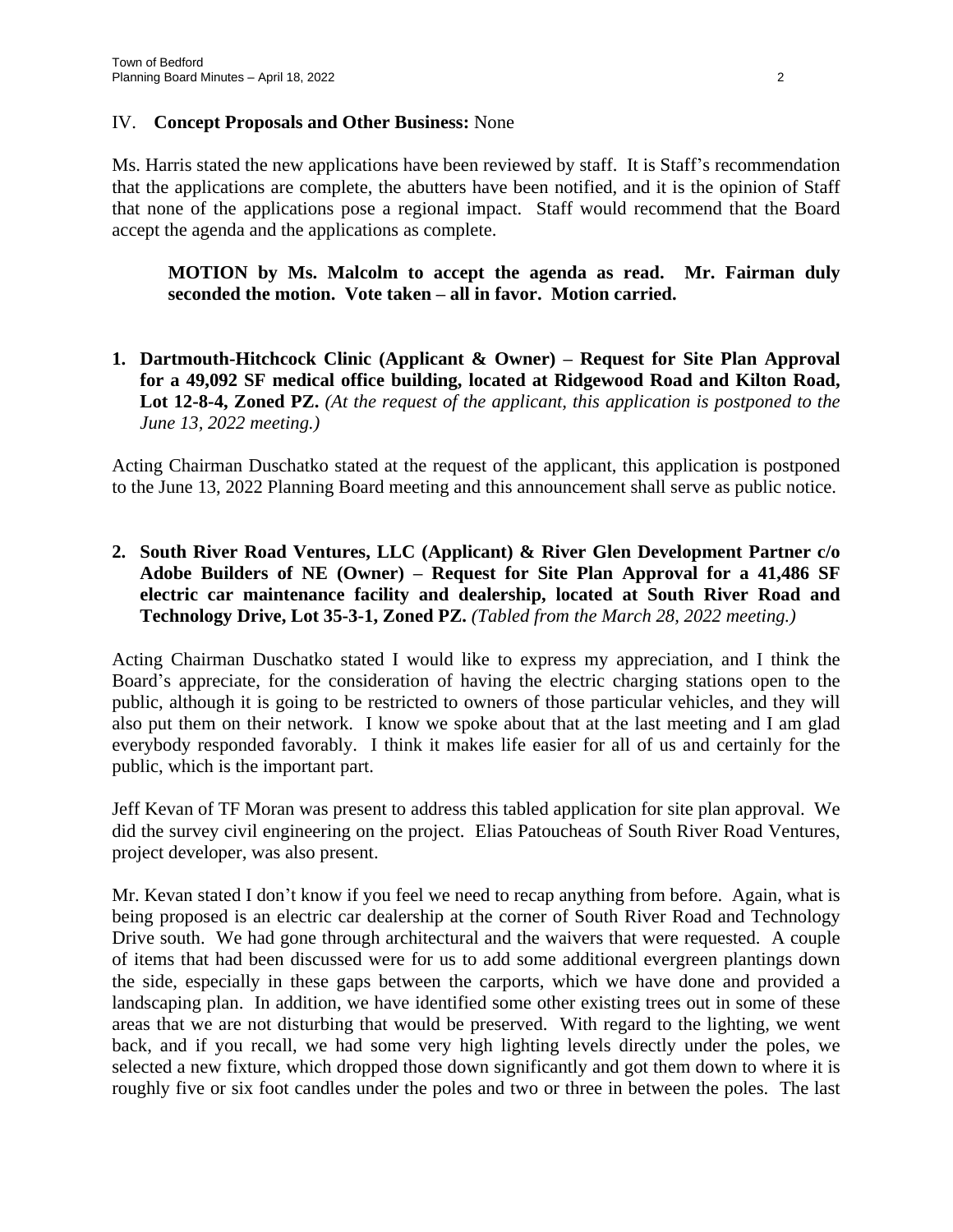item was the charging stations. We went back and discussed that and they will be open to owners of this manufacturer's vehicles and for this facility. I believe those were the three primary items that were discussed. I can go into more detail or I will open it up to questions from the Board.

Acting Chairman Duschatko stated I think one of the questions that remains open, or two of them, signage. Mr. Kevan responded with signage we will either conform to your standards or they will have to come back with the manufacturer. There was one other item that we did address; we discussed providing a sidewalk from the facility to Technology Drive and I did provide a sketch to staff that basically the island closer to South River Road in the front are a little bit narrower than these on the other side, so I flipped them and left the landscaping pretty much the way it was but was able to put a sidewalk that came from this corner across these and then through and then through this landscaping and then up to this front corner. And, again, the reason we are going to that front corner is to get ADA access. If we go anywhere in the direction of the east side of the site, it will be too steep and won't meet ADA slopes or grades.

Acting Chairman Duschatko stated there are also some comments in here about pavement markings. Have you addressed that? Mr. Kevan responded we had agreed that we would repaint the striping and arrows and stop bars on Technology Drive. Acting Chairman Duschatko asked and internally whether there is going to be directional instructional things to the charging stations? Mr. Kevan responded yes; as much as the Town will allow us to provide directional signage on site, we can do. It is just very limited as far as directional signage on site. Acting Chairman Duschatko stated I would prefer that we work that out administratively. Mr. Kevan responded yes. Acting Chairman Duschatko stated I just wanted everybody to know that we are looking at that because obviously internal traffic flow is still a concern, in particular as you presumably have guests from out of state and out of town using that facility. Mr. Kevan responded I would say that we are going to direct them basically to come down that east side of the building, that will get them there the quickest and easiest and then they would leave the same way they came in.

Acting Chairman Duschatko asked the Board for any comments or questions for the applicant.

Mr. Newberry stated the driveway on the east side alongside the building, that is like 24 feet so you can accommodate 2-way traffic there. Mr. Kevan responded yes. Mr. Newberry asked will that be striped down the middle at all? Mr. Kevan responded we hadn't proposed it; if in between the overhead doors we feel that is just a single white stripe makes sense, we are happy to do that. Mr. Newberry stated I thought it might, but if you weren't planning to do it. It is 24 feet so traffic coming at each other might benefit from a stripe. Mr. Kevan responded we are happy to put a line down there.

Mr. Newberry asked can you just briefly review the statistics around the left-turn southbound on South River Road from the traffic study? I don't think we really got a chance to talk about that previously because there were still some open traffic study issues. Mr. Kevan responded I will see what I can do. What made the traffic study somewhat conservative is that it strictly looked at numbers at this intersection and does not take into account the signal at north Technology Drive and any other signals in the area. It doesn't allow for those gaps that kind of occur naturally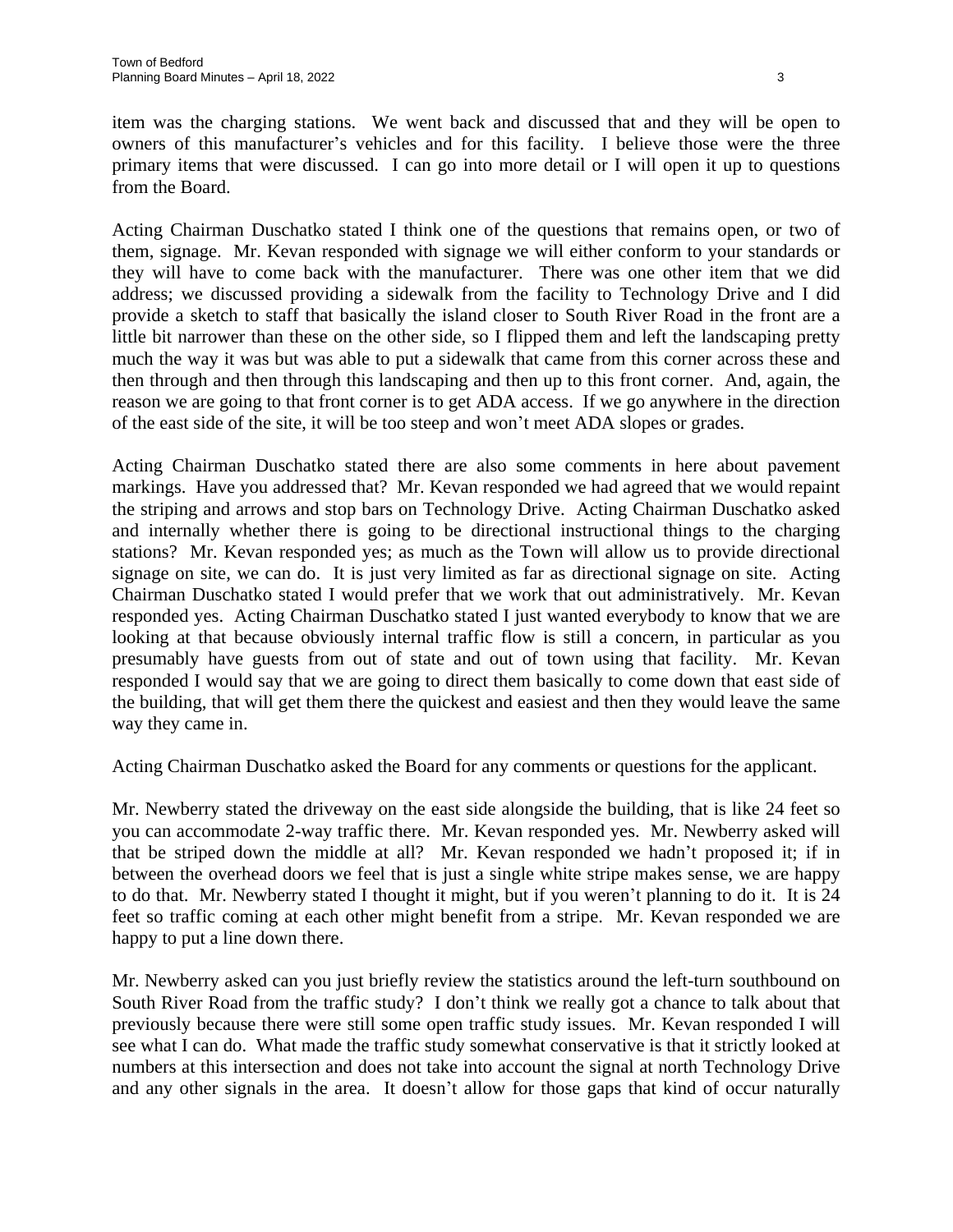when you have the signal up just beyond it, but basically the numbers that we have is the lefthand turns do queue back towards our driveway and what you really have is occurring, so I think AM was fine, there wasn't much occurring then, but PM coming out of the sports complex, there are periods of time when you get high volumes coming out of there and at my office I discussed it with where they would have their kids over there for events, said a lot of times they will just turn right out of the facility just to go up to the signal and leave. There is queuing coming back to our driveway; the effect of our proposed project on that isn't very significant as far as how many additional cars queue back, but we felt that the numbers were conservative and when we actually looked at the cameraing of it, it didn't queue back as far as the results in the report did. My person actually sat there and looked and counted cars to see what they were looking at and how far it queued back, and it queues back just about to our driveway under normal circumstances.

Mr. Newberry stated I assume you are going to generating some hazardous waste. How is that planned to be handled? I am thinking oil and batteries and things of that nature. Mr. Kevan responded any type of normal waste from the maintenance of vehicles would be stored in containers and removed and disposed of legally offsite. Normally there is a secondary containment like a pad or what have you situated out there. Mr. Newberry asked that is intended to be kept within the building? Mr. Kevan responded yes, inside the building. Mr. Newberry asked no outside storage? Mr. Kevan responded that is correct.

Mr. Nelson stated I think at the last meeting there was some discussion around how you would model the transient traffic assuming that there was some use of the chargers by vehicles that were not being serviced. I just was curious of ultimately how you modeled that. I see that kind of the end assessment is that there won't be a significant amount of additional traffic; I just was looking for a little background on that. Mr. Kevan responded based on the discussion, we didn't go back and add in additional trips or try to consider how many cars would stop here for charging purposes, but my guess would be if you want us to coordinate or work with staff, it is just an odd number to try to calculate. Ms. Hebert stated our traffic engineer who reviewed the study concurred that the impact would be very minor and not impact the capacity of the intersection or significantly impact the queuing issue that we just discussed. Part of the striping, as Mr. Kevan said, is to add striping to Technology Drive to do not block the Sullivan Tire site driveway.

Ms. Malcolm asked do you have a timeframe for when you plan to have this operational? Mr. Patoucheas responded the goal would be sometime towards the end of next year.

Mr. Fairman stated thank you for going to the public for your vehicles only, I understand, but thank you for doing that. Unlike the Land Rover/Jaguar dealership whose charging stations are full public, I am disappointed that you didn't go fully public for all vehicles. I do think that you are also underestimating the number of charging stations that you need. With that sports complex there I can see use of charging stations there for people at the sports complex. I don't know what make this is, I make assumptions, and I see as I drive my school bus around a tremendous number of one particular brand at the schools, so we have a lot of these electric vehicles in Bedford and many of them will be at the sports complex like they are at the schools. I do think you may need in the long run to add more charging stations because I think you are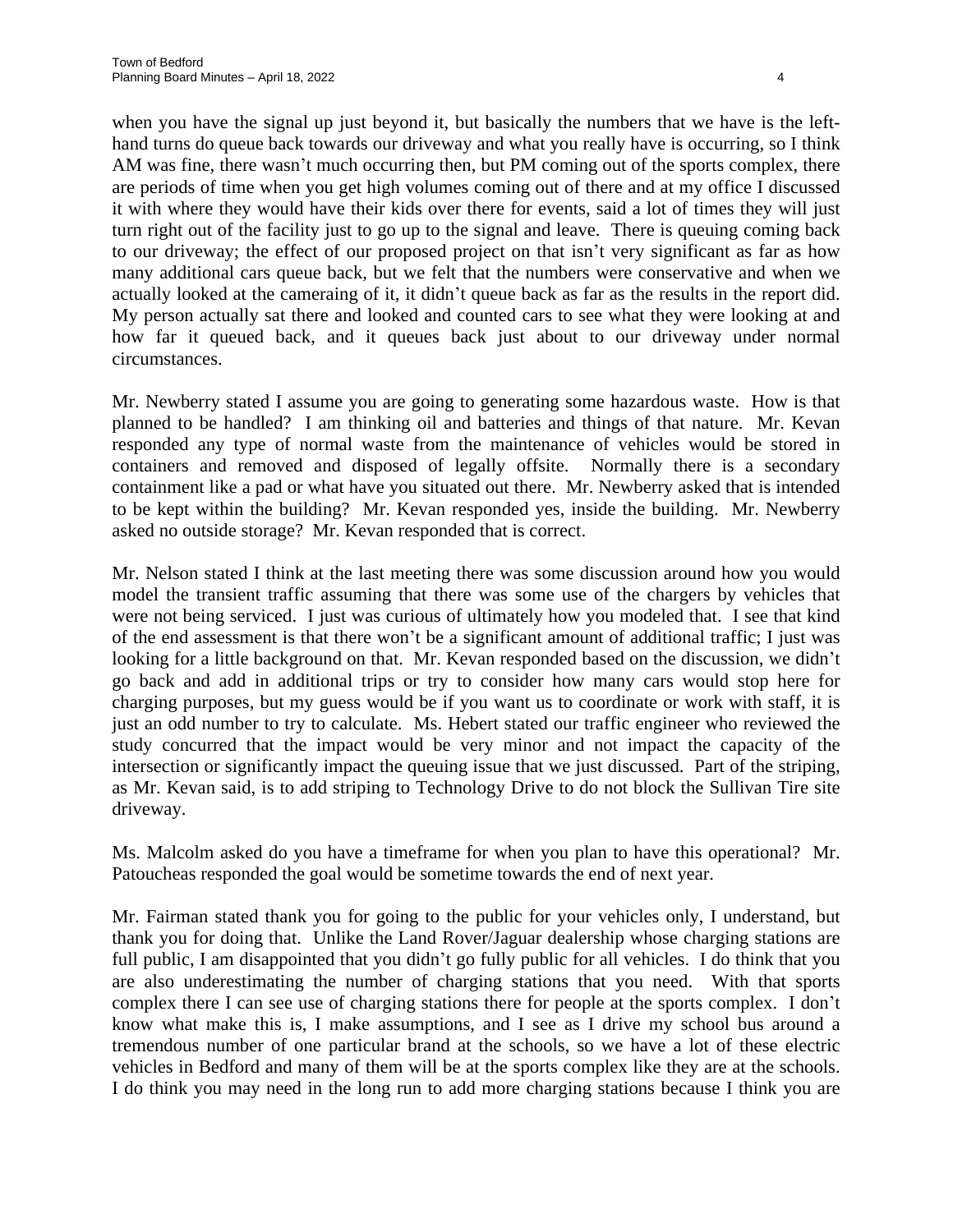going to have a backup and queue for that and that may be a problem. Thank you for going as far as you did.

Mr. Clough stated I have a question about stormwater runoff. Would it handle like a 100-year storm even? I am assuming the land is flat. Mr. Kevan responded yes. This is a flat site, and basically we are using underground StormTech chambers, an underground system that the initial sediments or first flush is captured in this isolator row that removes the particulates and what have you, and then you infiltrate as much as possible. We have systems in three places. The first is at the front driveway that will discharge where that portion of the flow is going towards Technology Drive. There is a drain manhole that was left on this site when they originally did River Glen, so we are tying in a system on this side that will include the roof runoff and this side of the parking lot, and then there is a third system on this side that will discharge to this wetland and actually flows through a culvert and then kind of wraps back around and goes back to the river through Harvey Road and then around the Land Rover dealership. Those systems make it so that there is no increase in runoff and provide treatment that satisfies the State and Town criteria.

Acting Chairman Duschatko stated the discussion about charging stations brought up a point that we haven't discussed. This was set up as a dealership service facility, which I would assume would work during normal business hours. What happens with bringing the public in even from the network side in terms of having the charging stations there? Do they have to be manned or any lights on? Are we looking at 24-hour day service? Mr. Patoucheas responded it won't be 24-hour service. Whoever is using the station would need to remain there. They can't just leave their car. Acting Chairman Duschatko asked is there any discussion given on operating hours, Ms. Hebert? Ms. Hebert responded I believe it is one of the conditions of approval that it needs to be noted on the plan. Mr. Kevan stated normally it would probably be 7:00am to at the latest 9:00pm. My guess it would probably be earlier than that, would be the normal operation hours, and then with lighting we would have security lighting that would stay on within the property. As far as people going back and using the charging stations when the rest of the facility isn't being used, the site is not going to be gated or locked up, that is something that we would have to work out with the manufacturer or operator. Acting Chairman Duschatko stated I realize that normal petroleum based stations aren't necessarily open all of the time either. I was just curious if there was some thought given to this. Mr. Patoucheas stated it would be during service hours, so whenever the service is open.

Mr. Newberry asked this station will be visible to owners of these vehicles. Can you include in that hours of operation? Mr. Patoucheas responded yes. Mr. Newberry asked so that would include a statement of what the hours of operation are? Mr. Patoucheas responded yes. Mr. Newberry asked and that would be 7:00am to 9:00pm? Mr. Patoucheas replied whatever the tenant determines the hours of operation is for the business. Mr. Kevan stated it is a significant maintenance type facility; a good portion of the building is maintenance operation, so I can't see them opening earlier than 7:00am, so it would be 7:00am. I don't know for a fact, but my guess is the latest would be 9:00pm but it is probably more like 7:00am to 7:00pm. We will verify that and note it on the plans prior to Board signature. Mr. Newberry asked but that information would be available to anyone who had visibility to the location? Mr. Patoucheas responded yes.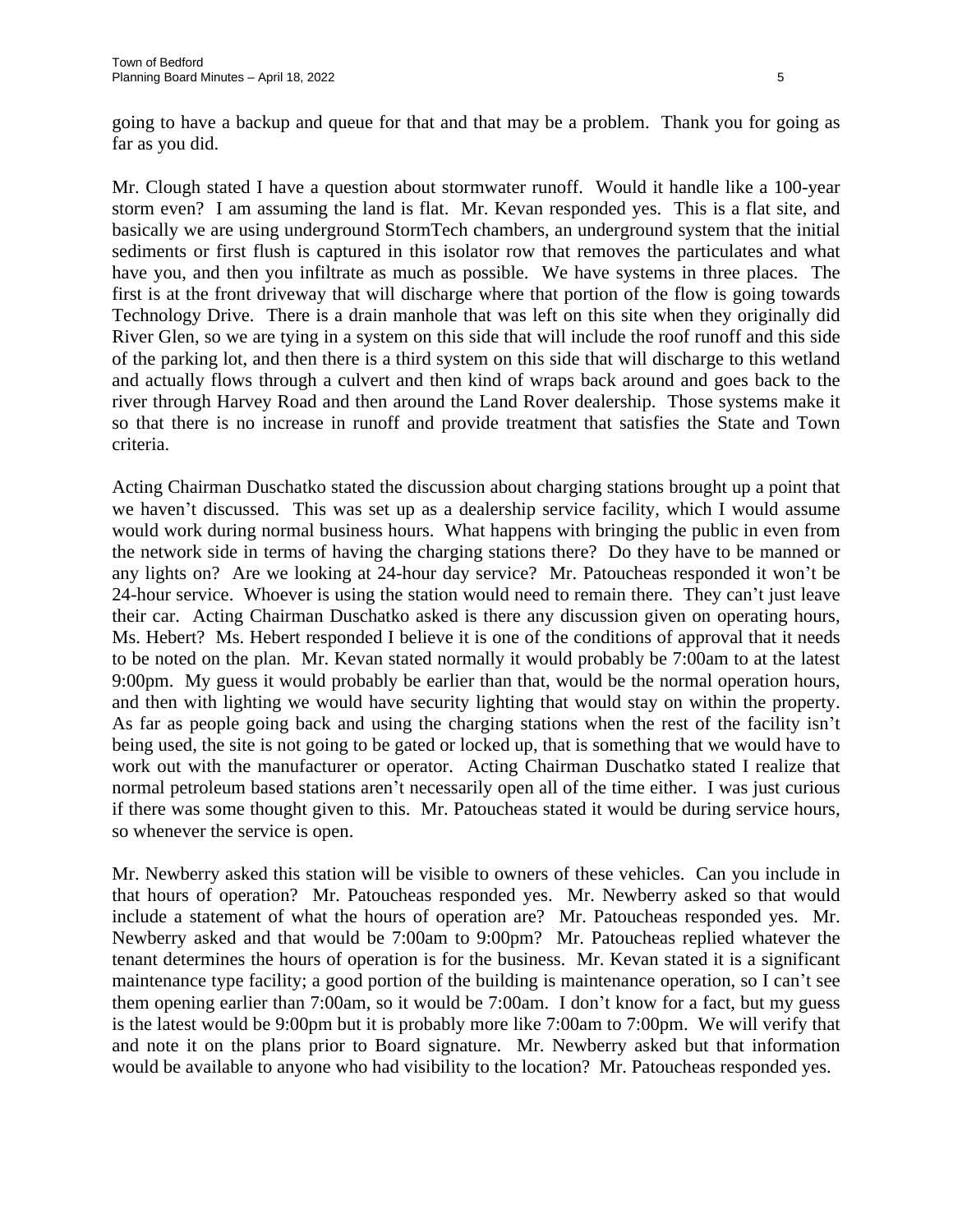Mr. Newberry stated on Sheet 4A, there are three or four heavy scalloped lines around the parking spaces and it wasn't clear to me exactly what that designates. Mr. Kevan responded I think that was basically a parking designation plan that the tenant wanted where they identified customer parking, vehicle maintenance parking and so forth. Those should all be labeled or they are intending customer parking, employee parking and maintenance vehicle parking. Mr. Newberry stated that wasn't clear to me from that sheet.

Mr. Fairman stated you said it would be the end of next year before it would be opening; when do you expect to announce the name of the dealership. It is hard for me to understand why it is a secret anyway. Mr. Patoucheas responded that will be up to them.

Acting Chairman Duschatko opened the public hearing on this application.

Corrine Null, 7 Pinecrest Circle, stated I have been here for 41 years. I listened to the last meeting and the concerns that you had and I have written some comments in regard to that. It sounds like you resolved a couple of the issues, so I may repeat something but I will try to be brief. Five and a half years ago I had to go to the showroom at the Prudential Center in Boston and pay exorbitant parking fees in order to see these strange new cars. When a rock cracked my windshield, I had to go to Peabody, Mass, otherwise I have not needed any service, no oil changes, no belts, no radiators, etc., however, should I need body work or have a problem, I will have to return to our southern neighbor. Despite the inconvenience, many people have gone to the trouble and committed to this car, others are not willing to put up with the distance. If it would easier for people to have access to the brand here in Bedford, I would help our transition to a clean transportation system. Having a showroom here in Bedford would bring a lot of new people to town, and, again, when they return to pick up their vehicles, they will likely use our retail businesses with both functions that are badly needed in New Hampshire. With the rising gas prices, interest in EV's has skyrocketed. It is an important compliment to the Town and a definite plus for our community that this manufacturer has picked Bedford. It has spearheaded the electric revolution and fits with the innovations of Dean Kamen and other inventive companies in the area. It is the clean technology business and doesn't involve much grease and oil. It fits in with the other auto dealerships along Route 3 and I also like that it is near Land Rover, another quality brand. I understand you would like this manufacturer to provide charging stations for EV cars and compliment the Board on trying to address the problem. There is certainly a need, however, the type of chargers needed are not those related to this manufacturer. It is kind of like Apple and Android or Sony versus VHS. In fact, EV's are really smartphones on wheels. They are easy to drive but learning about charging takes some effort, like learning how to use a smartphone. This manufacturer has already created the super charging infrastructure to support its product and continues to enlarge. The super chargers in Hooksett are solely for this manufacturer and are designed to be convenient along the highways. Most owners have a clothes dryer plug installed in their garage and every day have a full charge. Those that don't, have adaptors that allow them to use the off brand chargers, which I will call Brand X. Fortunately, there are many other EV vehicles but they cannot use the plugs of this manufacturer and need chargers with different types of plugs. The Brand X fast chargers that I know of are at Whole Foods and at the Mall of New Hampshire. The State is in the process of figuring out how to enlarge that infrastructure. I hope this helps the Board to learn these distinctions and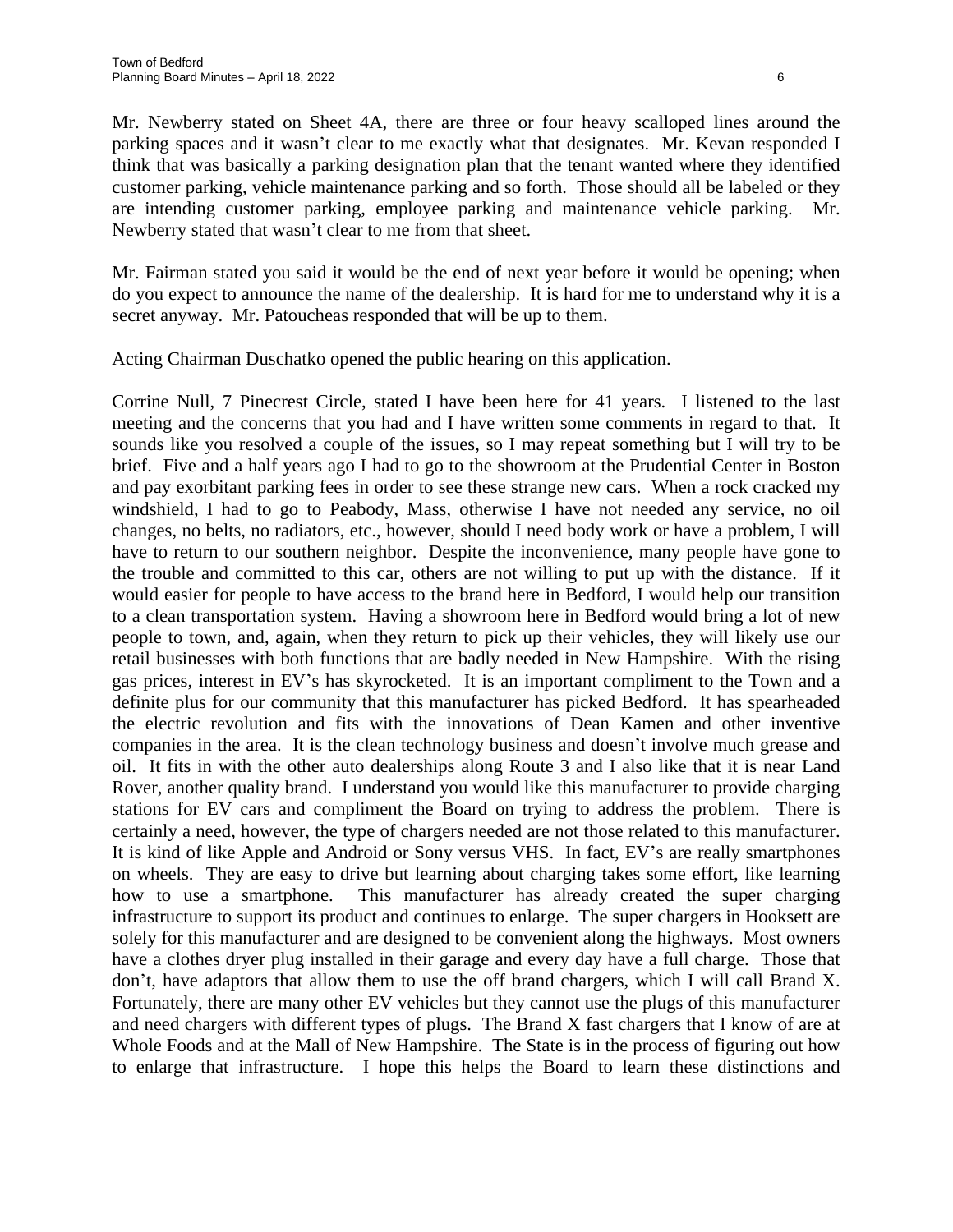understand that the requirement for public chargers at this location is like apples and oranges, and I hope it helps you decide to invest in the future with any EV of your choice.

Jeff Kerr, 71 McAllister Road, stated after watching the last Planning Board meeting I thought I should come to this meeting to show my support for the unnamed electric car dealership that is looking to build in Bedford. I was very excited to see that at last this brand would have a service presence in New Hampshire. I bought my electric car almost nine years ago, and at that time I had to go down to Watertown to pick it up, which is after I ordered the car online, selecting all of the options and colors I wanted, it was the best car buying experience I have ever had. It was nothing like haggling with the traditional dealer and is a much better way to buy a car. Since then much has changed, my brand, not to say that this is the brand, Tesla, has built a super charging network not just across the country but across the globe, Tesla are the industry leaders in the electric car revolution. It is safe to say that without Tesla, none of the other major automobile brands would be offering any EV's now. When I see comments that Tesla doesn't care about the community or environment, nothing could be further from the truth. After having an exchange on Facebook with one of your members, I realized that some education might be helpful. Ms. Null has already covered a lot of things about charging so I will just briefly touch on that. There are generally three levels of charging. Level 1 is any standard 120-volt outlet that will allow you to charge your car at about one or two miles per hour. When people talking about charging and how long does it take to charge, the most important thing to think about is how many miles per hour of charge do you get depending on the level of charging that you are doing. Level 1 is one to two miles per hour of charge, not very useful, but if you are leaving your car in a parking garage or at the airport, it is fine. Level 2 is a 240-volt outlet that is the dryer outlet that Ms. Null was talking about; that can get you between 20 and 40 miles per hour charge, which is totally adequate to parking your car in your garage overnight and charge to full for the next morning. Level 3 charging is the super charging network and there are other non-Tesla super charger standards. This is several hundred volts, big current, very big infrastructure to support this, this will get you from 10 percent of charge to 80 percent charge in about  $30 - 45$ minutes. This is the holy grail on these super charges and they are fantastic, but most people that have an electric car are going to have a Level 2 charger at their home or in their garage or just outside their garage and will use that for the majority of their charging. One of the best things about EV's is you get up in the morning, you go to your car that is fully charged, you drive, you come home, you plug it in and you are done. No gas stations, no waiting, no nothing, so for that reason, most people who own electric cars are not going to go to a dealership or a service center like this to charge on a daily basis. They are going to charge at home and it is only on a rare occasion that they will charge at a facility like this. I actually have a charger at my office and it has been in place for six or seven years and I have used it once because I charge at home every day and there is no need for me to charge anywhere else, except at a super charger when I have gone on a road trip. I appreciate the concern about trying to add charging facilities at a service center like this, but in my experience going to the different Tesla dealerships or service centers, they are not needed.

Mr. Kerr stated as a parting thought, while I support businesses having solar panels, if you are going to require Tesla to put solar panels on the service center, this requirement to apply to all new businesses, perhaps with a tax incentive, to use both a carrot and a stick. If you are going to go this path, even established businesses should be encouraged to have solar, but I think singling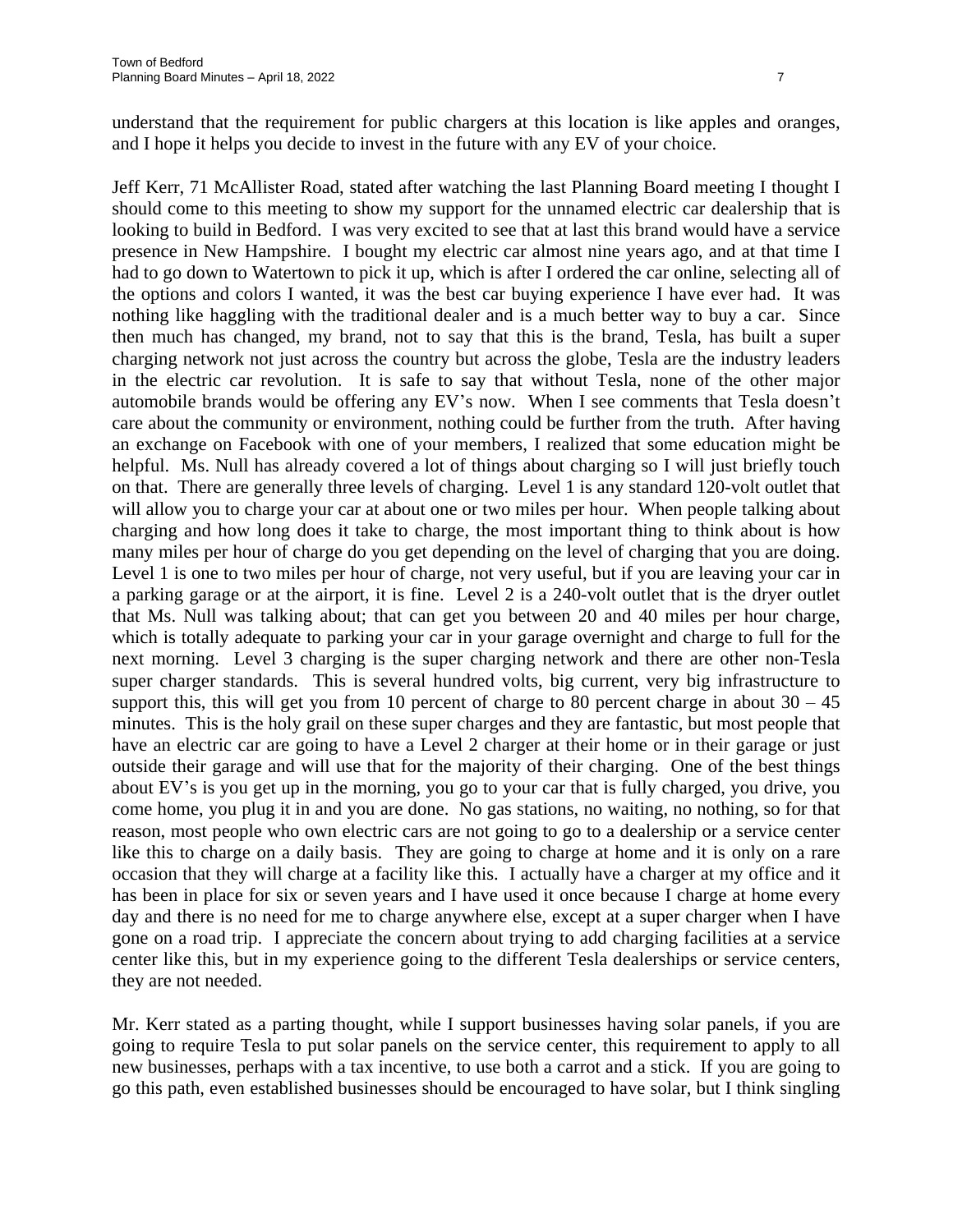out just this one new business is wrong. If solar is right for their business model, I am sure they will add it in the future. Thanks for your attention.

Mr. Fairman stated regarding comments from the public, those people are able to make assumptions relative to the type of dealership, we on the Board cannot do that. We have to assume that this could be any dealership from any electric car manufacturer, not necessarily just Tesla. Many of our comments, my comments at least I can speak to, are related to the fact that this could be any dealership of any electric car now and in the future, not just that. The other comment relative to charging stations; if everybody just charges at home or at work, then our government would not be looking into major costs of big charging station infrastructure that we the taxpayers have to pay for, so there are people that travel further in their electric cars than just to and from work and they are looking for a charging network throughout the country. Thank you for your comments, I appreciate them, but I just wanted to respond a little bit. Thank you.

Acting Chairman Duschatko closed the public hearing on this application.

**MOTION by Ms. Malcolm that the Planning Board grant final approval for the Site Plan Application for a 41,486 square foot electric car maintenance facility and dealership, at South River Road, Lot 35-3-1, in accordance with the engineering plans prepared by TF Moran, last revised April 1, 2022, and the architectural plans prepared by BKA Architects, last revised February 7, 2022, with the following precedent conditions to be fulfilled within one year and prior to plan signature, and the remaining conditions of approval to be fulfilled as noted:**

- **1. The Director of Public Works and the Planning Director shall determine that the applicant has addressed all remaining technical review comments to the Town's satisfaction.**
- **2. The NHDES Sewer Discharge Permit number shall be noted on the plan, as applicable.**
- **3. The NHDES Alteration of Terrain permit approval number shall be noted on the plan.**
- **4. A Stormwater and Land Disturbance Management Permit shall be approved by DPW and noted on the plan.**
- **5. The applicant shall coordinate with DPW for discontinuance of the existing sewer easements on the property. The amended easement declaration shall be reviewed and approved by town legal counsel.**
- **6. The plans shall be updated to show a pedestrian connection to the Technology Drive sidewalk, designed to meet ADA requirements.**
- **7. The plans shall be updated to note the hours of operation for the proposed use.**
- **8. A pavement marking and signage plan shall be prepared for the intersection of Technology Drive and site / Sullivan Tire driveways for review by the Planning and DPW Director. The plan should include a review of the existing pedestrian crossing on Technology Drive to determine the best location of the crossing and ensure the pavement markings, signage, ramps, etc. meet**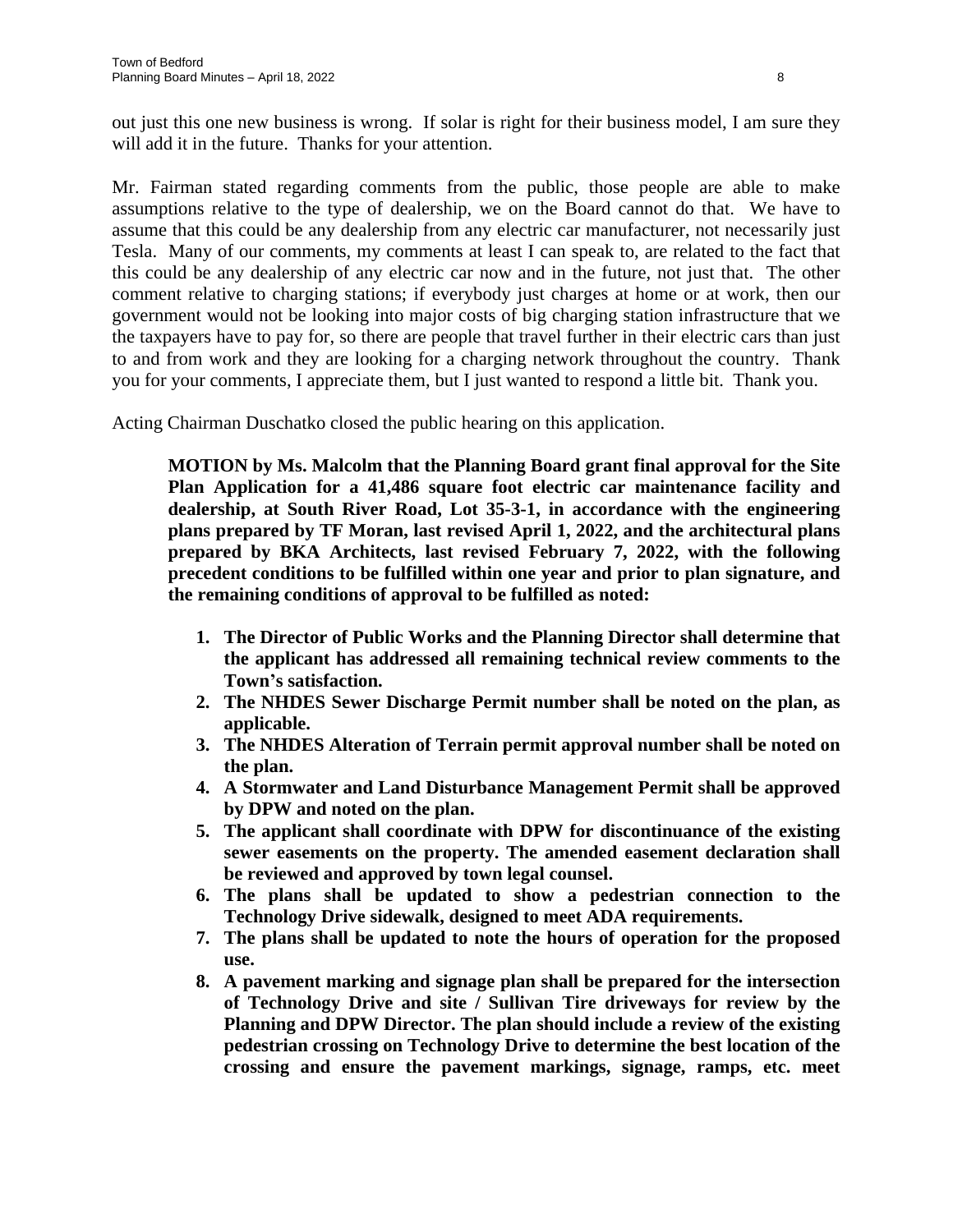**current standards. The plan should note faded pavement markings along the Technology Drive at the site / Sullivan Tire driveways should be replaced.** 

- **9. A driveway permit shall be approved by the Dept. of Public Works.**
- **10. All requisite easement documents shall be executed by the Applicant and submitted to the Planning Department to be recorded simultaneously with the plan, including:**
	- **a. First Amendment to Declaration of Easements**
- **11. The Applicant shall submit any outstanding engineering review fees, if any, to the Planning Department.**
- **12. The Fair Share Roadway Contribution, determined by the Town's consulting engineer, shall be paid to the Dept. of Public Works, as applicable.**
- **13. A letter from Manchester Water Works stating that they will be able to serve this project shall be submitted to the Planning Department.**
- **14. The applicant shall obtain excavation permits for proposed utilities from NHDOT for trenching in the ROW, as applicable.**
- **15. Prior to work within the Right-of-Way, the applicant shall obtain a street opening permit from DPW.**
- **16. Proposed signage will be required to meet town standards. A Sign Permit should be submitted for review and approval by the Planning Dept. and DPW.**
- **17. Prior to the issuance of a building permit, the Building Dept. shall review and approve building plans.**
- **18. Prior to the commencement of work, arrangements shall be made with the Planning Department regarding payment and coordination of third party inspections.**
- **19. Prior to commencement of work, a pre-construction meeting shall be held with the Planning Department, Department of Public Works, Fire Department and the Building Department.**
- **20. Prior to commencement of work, a performance guarantee in an amount approved by the Town for onsite maintenance of erosion and sedimentation controls shall be placed on file.**
- **21. Prior to the issuance of a certificate of occupancy, a building sewer permit is required from the Dept. of Public Works and the sewer accessibility fee shall be paid.**
- **22. Prior to the issuance of a certificate of occupancy, all site improvements depicted on the plan shall be completed.**

**Mr. Fairman duly seconded the motion. Vote taken - all in favor. Motion carried.**

# **3. Shirley L. Beliveau Revocable Trust and Shelby and Lisa Vance Revocable Trust (Applicants & Owners) – Request for Subdivision – Lot Line Adjustment Approval for 2 lots, located at 410 and 414 Joppa Hill Road, Lots 04-31 and 04-31-1, Zoned RA.**

Richard Maynard of Maynard & Paquette Engineering Associates, LLC was present to address this applicant on behalf of the applicant.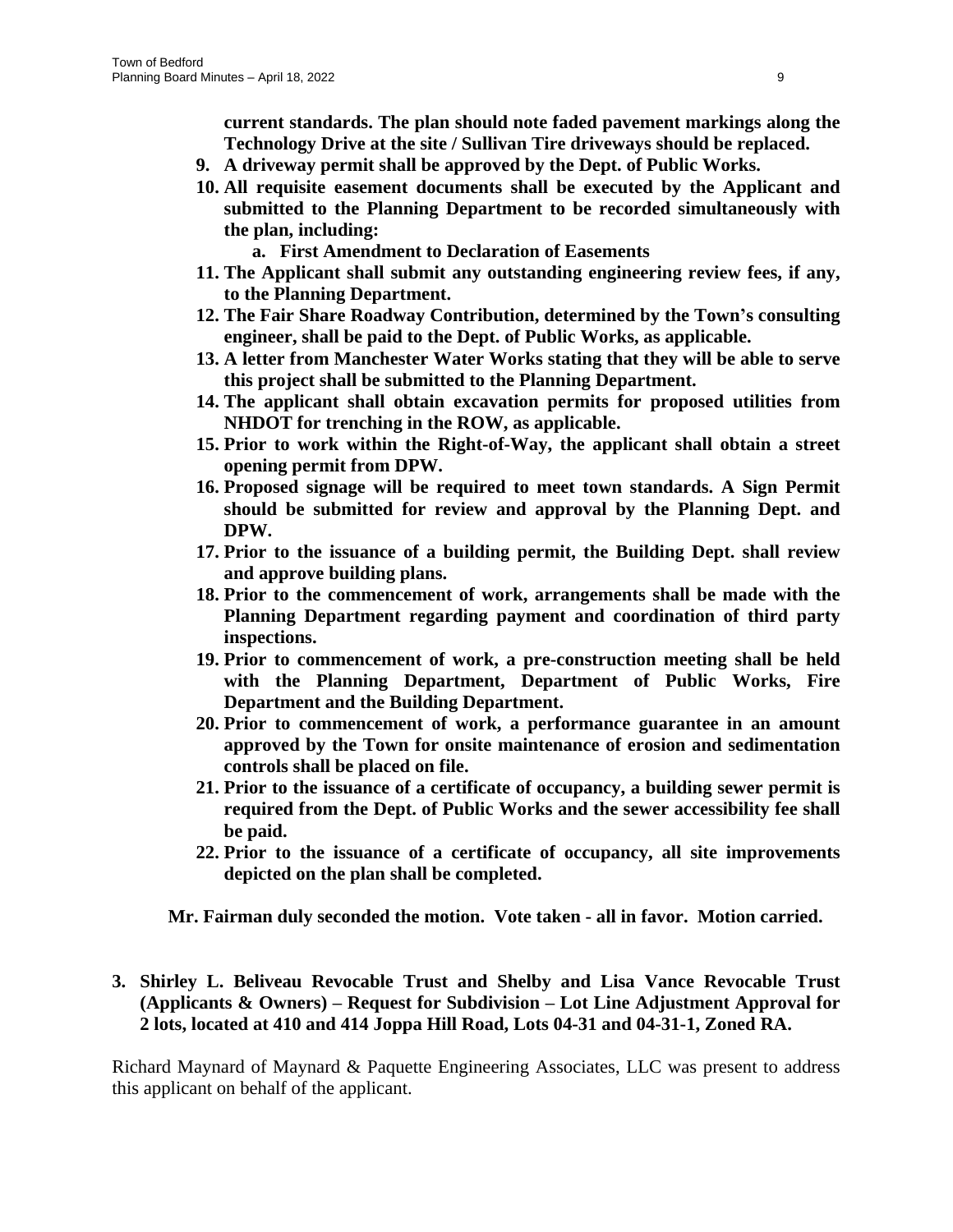Mr. Maynard stated it is the centerline of the property, and roughly what they are exchanging is 53,000 square feet of land making each of the lots approximately 174,000 square foot in size. No physical changes other than the lot line are being made to the property, no construction, nothing else. It is as simple a project as you could probably get.

Acting Chairman Duschatko asked the Board for any comments or questions for the presenter.

Ms. Malcolm asked are there any septic systems that will be affected by this lot line? Are there any septic systems near this lot line? Mr. Maynard replied the septic systems are shown on the plan and none of the septic systems will be affected by this lot line relocation. They are clear of the line.

Acting Chairman Duschatko opened the public hearing on this application. There were none. The public hearing was closed.

Ms. Hebert stated there are two waivers. Mr. Maynard stated the waivers being requested are shown on the staff memo, and they are essentially having to do with the soils HISS mapping and with wetlands. Both of those, HISS mapping and wetlands, have been mapped several times by previous plans for these two particular lots. Getting them remapped to show you the same thing serves no purpose, we are not doing any construction or any changes to the actual lots properties themselves, so we are requesting waivers from HISS mapping and wetlands.

# **MOTION by Mr. Fairman that the Planning Board grant two waivers from the Bedford Land Development Control Regulations as follows:**

- **1. Section 231.2 – provide HISS Mapping and Lot Area by Soil Type Calculation stamped by a certified soil scientist.**
- **2. Section 218.1.13 – wetlands delineated and sealed by a Certified Wetland Scientist.**

**Ms. Malcolm duly seconded the motion. Vote taken - all in favor. Motion carried.**

**MOTION by Mr. Sullivan that the Planning Board grant final approval of the lot line adjustment between 410 and 414 Joppa Hill Road, Lots 4-31 and 4-31-1, as shown on plans by Maynard and Paquette Engineering Associates, LLC last revised April 4, 2022, with the following conditions to be fulfilled within one year and prior to plan signature:**

- **1. The Planning Director and Public Works Director shall determine that the Applicant has addressed all technical review comments to the Town's satisfaction.**
- **2. If the requested waivers are approved by the Planning Board, the plan shall be revised to note the waivers and the date of approval.**
- **3. All recording fees shall be submitted to the Planning Department at the time of recording.**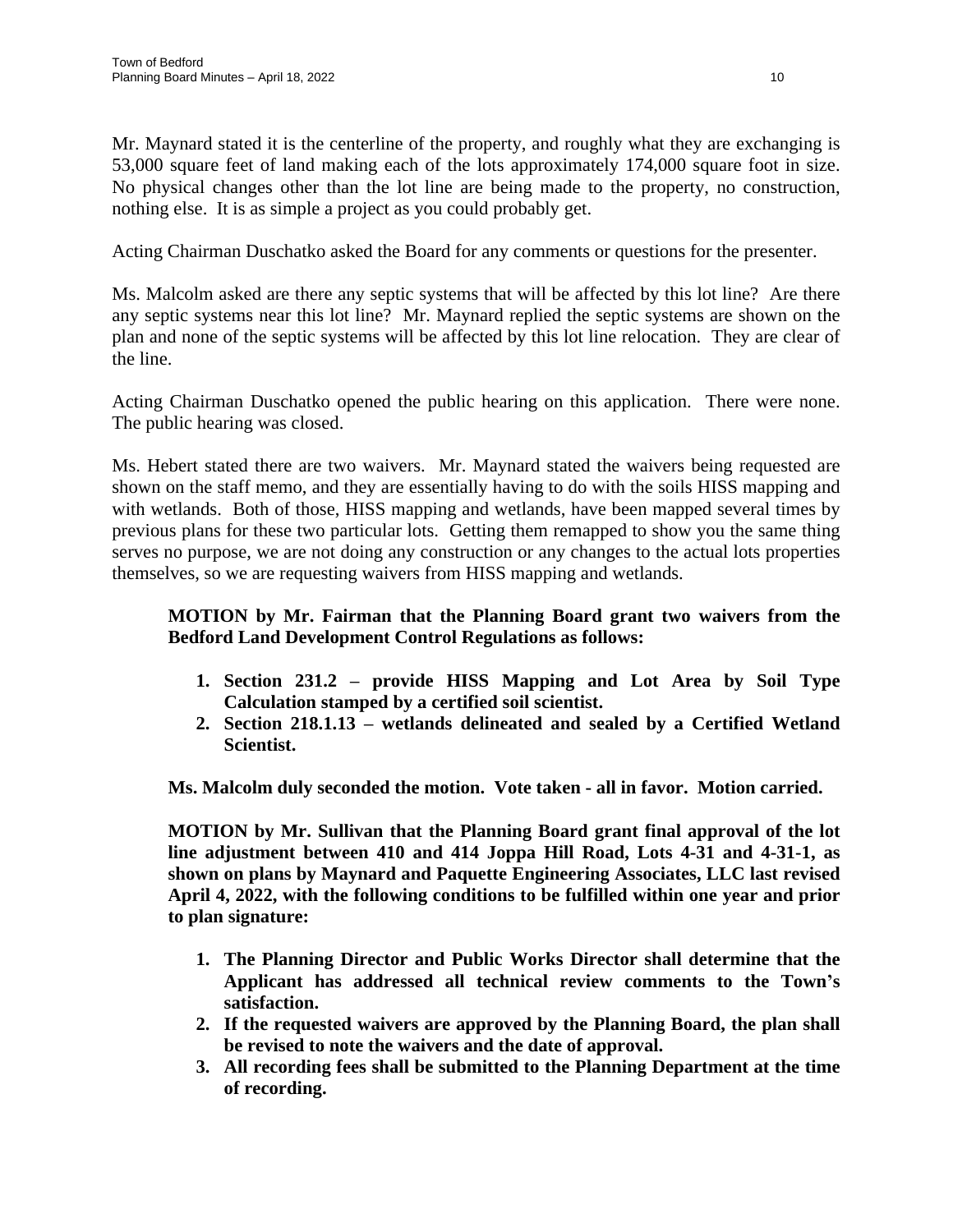- **4. A letter shall be submitted to the Planning Department by a Licensed Land Surveyor certifying that all boundary monumentation has been set as noted on the approved plan, or the boundary monumentation may be set and shown on the plan.**
- **5. Prior to plan signatures the plans shall be certified and stamped by the Licensed Land Surveyor, Soil Scientist and Wetland Scientist, as applicable. Plans shall also be signed by the property owners per the Bedford Land Development Control Regulations.**

**Ms. Malcolm duly seconded the motion. Vote taken - all in favor. Motion carried.**

### **4. Shane Patel (Applicant) and Akhil Hotel Group, LLC (Owner) – Request for site plan re-approval to construct a five-story, 120 room extended stay hotel and associated improvements at 270 South River Road, Lot 24-98-8, Zoned PZ.**

Jeff Kevan of TF Moran was present to address this site plan re-approval on behalf of the applicant.

Mr. Kevan stated we had originally gotten an approval in May of 2019 for a 120-room extended stay hotel, which was Home2 Suites, which is a Hilton line. Shane Patel is the proposed builder/owner. The Covid issue hit and the hotel business just went flat. He is basically saying that business has picked up and he is looking to start construction as soon as possible.

Mr. Kevan stated we did one amendment later in October 31, 2019, they came in and added a shed next to the dumpster area, and I think we had some architectural stuff that we did at the same time. The plan had a number of waivers. We asked to build 142 parking spaces where 160 were required, and as part of that condition, we have shown where those additional spaces would go on the site. The dumpster was 22.5 feet off the side property line where 25 was required and we provided some landscaping to mitigate that. We also asked for a waiver to allow a reduction of the side landscape strip along that side, basically from 28 feet to 22.6 feet. Then there happens to be a billboard in the back of the property that is for Pat's Peak and runs with the land forever, so we asked for the ability to have a second monument sign on the property. Those waivers have been granted. We came in and we got one extension in May of 2020 and that lapsed May of last year, so he's coming in and we are in the process. The Alteration of Terrain permit stands, we have asked for the New Hampshire DOT permit to be updated, which he is processing, and then we should be ready for construction.

Mr. Fairman asked could you show the architectural renderings because we have some new members on the Board since then. The renderings were posted. Mr. Kevan stated with this we had gone back and forth a little bit with the Board at the time. You will see we have gotten a stone base across the lower level of the building and then we took that same stone base up across the middle of the building and off one of the wings where there was an indentation. At the time we had gone through materials and architecture, and I know that this isn't the same Board. Mr. Fairman stated I thought somebody might like to take a quick look at it.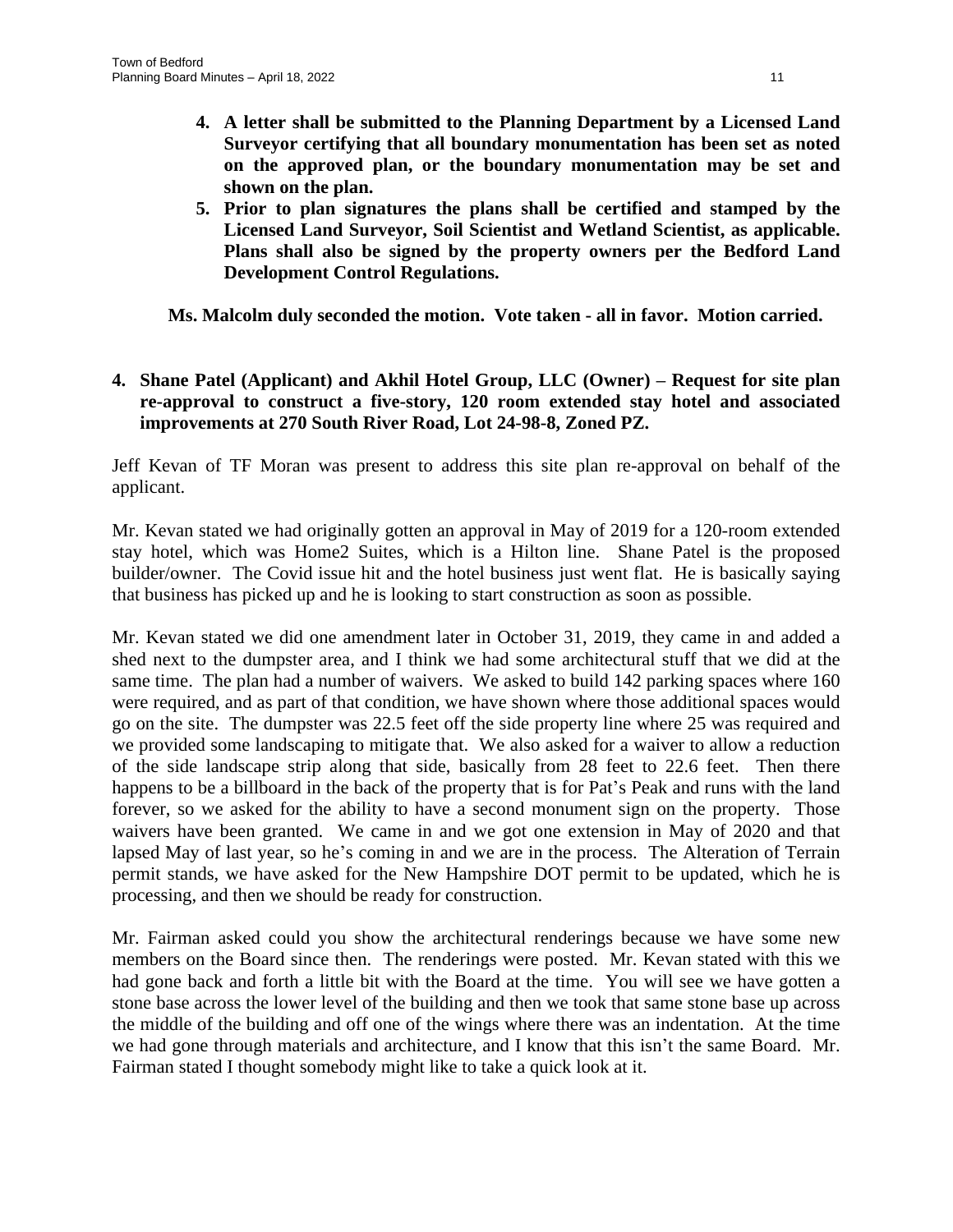Mr. Fairman asked what hotel chain is it? Mr. Kevan replied Home2 Suites by Hilton. Mr. Fairman stated I thought Hilton's extended stay was the Tru. Mr. Kevan stated I think they have a couple of different lines. Mr. Fairman stated I am glad it is not True, because that is not a particularly attractive building. This one is.

Mr. Nelson stated I have a clarifying question. There is nothing that has changed either in the proposal or in since that time the applicable rules and regulations that would have any impact? Is that correct from what I read in the memo? Ms. Hebert responded nothing has changed within the Town's regulations that impact the approval, and the plan itself hasn't changed since the original approval and the amendment that Mr. Kevan explained to allow the additional signage and a shed on the property. Mr. Kevan stated it is a shed that they put back in the dumpster area. Mr. Nelson asked those were the mitigations that were approved? Mr. Kevan replied yes. Ms. Hebert stated they were approved as a site plan amendment.

Ms. Hebert stated when we have a re-approval like this, we work with the applicant to go back to the date that the plans were when the Board approved them, and we do another full technical review to double check to make sure everything is in order, make sure there are no overlooked changes. It is always hard when this amount of time lapses, but we do this frequently and we jump back on the plans and do a complete review. Mr. Kevan stated the only thing from the site's perspective was that at the time we were going to bring sewer across South River Road because we felt at the time we were going to be first. The Town had a plan to bring it across and what not, we had an agreement and participated in a portion of that, so the sewer is already across, we do have to cross the road for the waterline and we have been told we are not open trenching that excavation, that we will have to do a directional bore.

Mr. Fairman stated as I recall I believe we addressed the widening of FE Everett Turnpike, which is now going to happen next year, so that this doesn't have any impact. Those two projects don't have any impact on each other. I am pretty sure we addressed that before. Mr. Kevan stated not that I am aware of. Ms. Hebert stated that's correct, and there is an existing road widening easement along the frontage here to help facilitate that roadwork and this project was designed with that roadwork in mind and under consideration. Mr. Fairman stated actually both sides are being enlarged because next year the FE Everett Turnpike is going to be widened on the back side. I think we addressed that two years ago as well. Ms. Hebert stated yes. Mr. Fairman stated so both roads will be widened in the next few years, with the FE Everett Turnpike happening first, with a lot of blasting.

Acting Chairman Duschatko stated I have noticed there is a sign on that property indicating that it is for lease. Is the property going to be built on or are we just trying to hold this up? Mr. Kevan replied I am not sure why there would be a sign for lease, unless there is a remaining parcel in the front, but the hotel itself is being built by the owner and would be maintained by him. There is the open parcel in the front that could be developed further in the future. Ms. Hebert stated the Board did condition the approval on the demolition of those existing buildings out front.

### **MOTION by Ms. Malcolm that the Planning Board re-approve the Site Plan for an extended stay hotel at 270 South River Road, Lot 24-98-8, Zoned PZ, in accordance**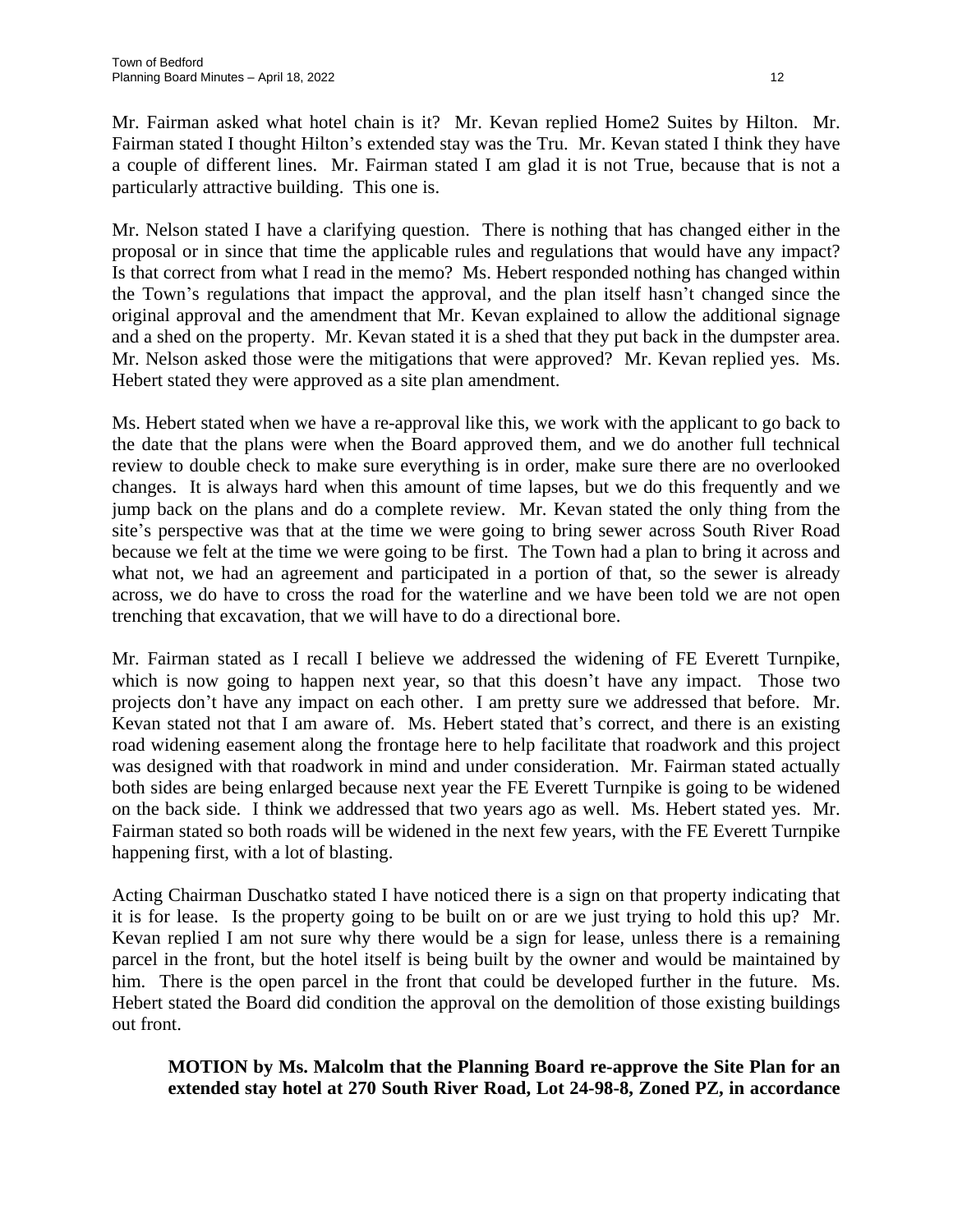**with the site plans prepared by TF Moran, last revised April 4, 2019 and September 19, 2019, and the architectural plans by ZHA Architects, last revised April 16, 2019, subject to the following conditions:**

- **1. All conditions of the April 22, 2019 site plan approval and the October 7, 2019 site plan amendment approval shall remain in effect.**
- **2. The applicant shall obtain approval of a Stormwater Management and Land Disturbance Permit for the subdivision from the Department of Public Works.**

**Mr. Newberry duly seconded the motion. Vote taken - all in favor. Motion carried.**

# **5. Lyophilization Services of New England, Inc. (Applicant & Owner) – Request for time extension approval of a site plan amendment to modify a previously approved office and warehouse building addition to expand the size of the addition from 18,881 squarefeet to 32,341 square-feet and associated site changes at 7 Commerce Drive, Lot 24-99-4, Zoned PZ.**

Jeff Kevan of TF Moran was present to address this time extension approval of a site plan amendment on behalf of the applicant.

Mr. Kevan stated this was the third phase of a 3-phase building. The first two phases were built out and had been there for a while. We got this plan approved April 6, 2020 and the plan was signed by the Board at the end of March in 2021.

Mr. Kevan stated this is 23,070 square foot of light industrial with a 9,271 office that is on the second floor. The architecturals are on the screen in front of you. Basically what they did was they got this plan approved, they had purchased the building at the end of Commercial Drive, which is 29 Commerce Drive, where Suresk was located, and in the meantime they went forward with a building at the end, a building behind the Suresk. The equipment that they utilize takes about a year to get or have delivered, so they basically used the equipment in that structure. At this point they are ready to move forward with this facility; they are looking to get under construction this summer. I think our approval would have lapsed at the end of March right before we filed for this request for an extension, so we are asking for one year more to get under construction.

Acting Chairman Duschatko stated it seems reasonable. Does the Board have any questions or comments? There were none.

**MOTION by Ms. Malcolm that the Planning Board grant a one-year time extension to provide an additional year for Lyophilization Services of New England, Inc. (LSNE) to apply for a Building Permit for the proposed addition a 7 Commerce Drive, Lot 24-99-4, Zoned PZ, with the following conditions:**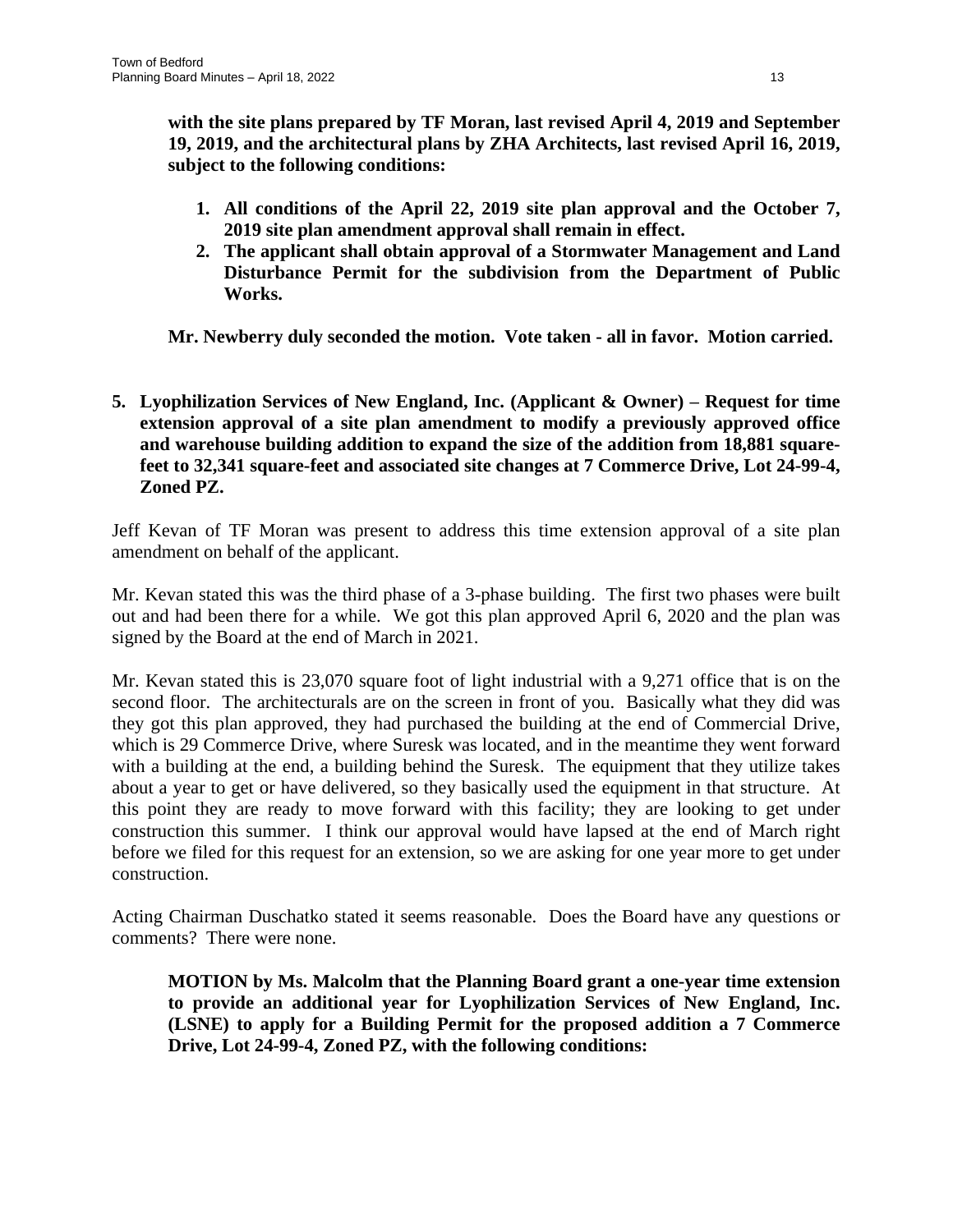- **1. All conditions of the April 6, 2020 Planning Board approval shall remain in full effect.**
- **2. The Applicant shall obtain a building permit for the project by March 30, 2023.**

**Mr. Nelson duly seconded the motion. Vote taken - all in favor. Motion carried.**

**V. Approval of Minutes of Previous Meetings:**

**MOTION by Mr. Fairman that the Planning Board table the approval of the March 28, 2022 Planning Board minutes. Ms. Malcolm duly seconded the motion. Vote taken - all in favor. Motion carried.**

### **VI. Communications to the Board:**

Ms. Hebert stated the next Planning Board meeting was scheduled for May 9, 2022 but will be cancelled because we did not receive any new applications. Your next meeting is on May 23, 2022 and that is a workshop meeting. It will be open to the public but not televised and Ms. Harris and I will be bringing a workshop agenda for the Board to discuss long-range planning, training, procedural questions, and we will have a nice informal discussion about planning in Bedford. Your next regular meeting where you will see site plan and subdivision applications will be on June 13, 2022.

Acting Chairman Duschatko asked where do we stand with the housing item? Ms. Hebert responded we have a few members who have raised their hand to volunteer to help with the housing discussion, and that is Mr. Nichols, Mr. Newberry and Vice Chairman Duschatko. We want to bring thoughts to the Planning Board at the workshop meeting to talk about how we might formalize that group and who else should be involved in the discussion.

Acting Chairman Duschatko asked is everyone attending the virtual meeting next week being put on by Southern NH Regional Planning Commission? Ms. Hebert responded the virtual meeting next week is a stakeholders meeting on housing that I believe went out to the Bedford Reps from Southern NH Regional Planning Commission and our Planning Board Chair and Vice-Chair. If other Board members are interested in listening to that stakeholder discussion that is being hosted by Southern NH Regional Planning Commission, I can forward that information out to the rest of the group. Acting Chairman Duschatko stated I thought everyone was supposed to get that. Ms. Hebert stated I think anyone and everyone who is interested can join. We can forward that on. That is scheduled Tuesday afternoon at 4:30pm.

#### **VII. Reports of Committees:** None

# **VIII.Adjournment:**